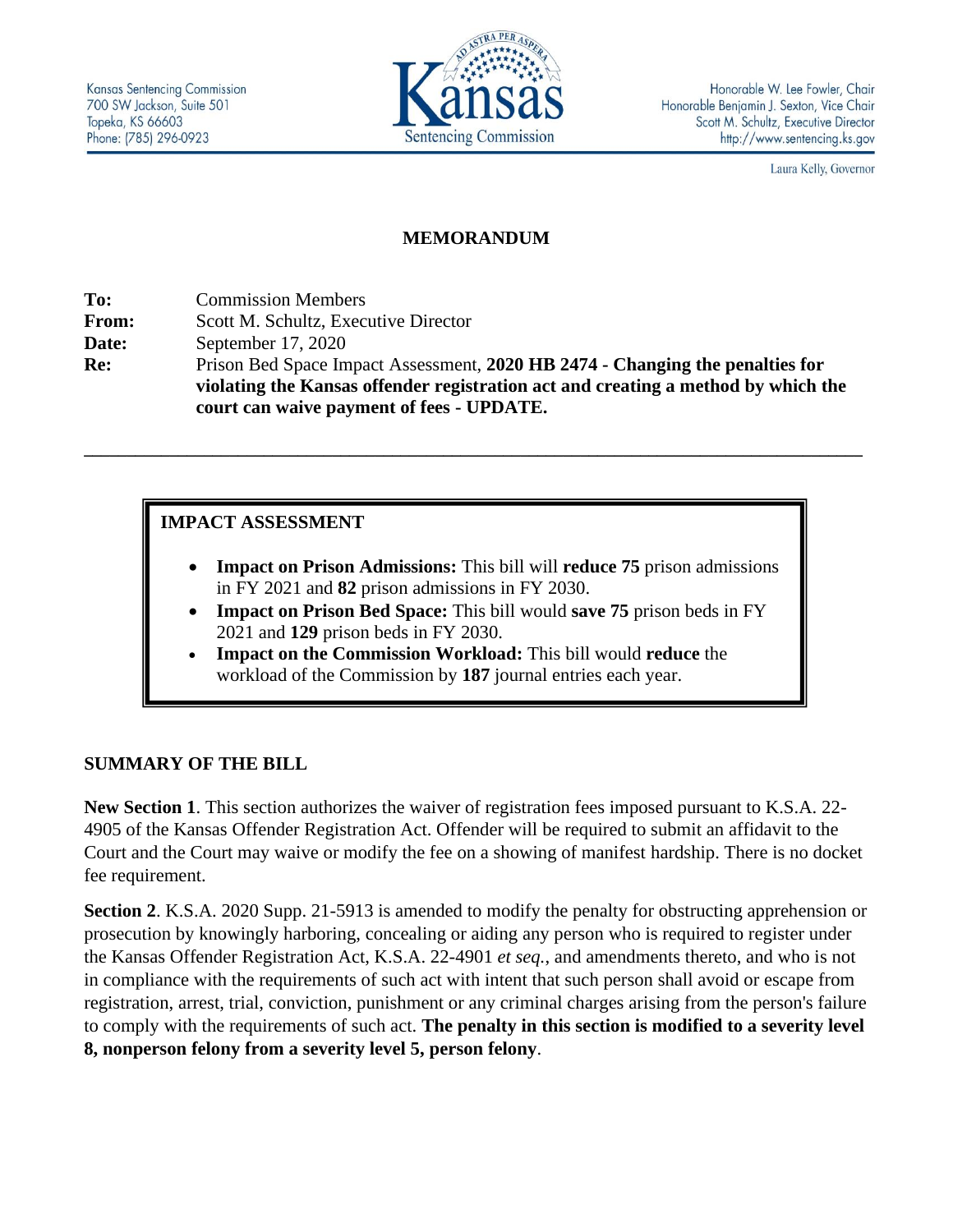**Section 3**. K.S.A. 2019 Supp. 21-6804 is hereby amended to include the sentence for a violation of K.S.A. 22-4903(b) (Aggravated violation of the Kansas Offender Registration Act) shall be presumptive imprisonment.

**Section 4**. K.S.A. 2020 Supp. 22-4903 is amended to change Aggravated violation of the Kansas Offender Registration Act by removing the language that it is an Aggravated violation of the Kansas Offender Registration Act if violation continues for more than 180 consecutive days. In addition, it removes, language indicating that upon the 181<sup>st</sup> consecutive day it is a new and separate offense, and shall continue to constitute a new and separate violation of the Kansas Offender Registration Act every 30 days thereafter. The amended statute substitutes the new language that the aggravated violation of the Act is a violation that continues for more than one year or committed by a person with two or more prior convictions of violations of the section.

**Upon a first conviction of this section, it is a class B nonperson misdemeanor (from a level 6 nonperson felony) and upon a second conviction, a class A nonperson misdemeanor (from a level 5 nonperson felony)**. Violation of the Kansas Offender Registration Act or aggravated violation of the Kansas Offender Registration Act consisting only of failing to remit payment to the sheriff's office as required in K.S.A. 22-4905(l), and amendments thereto, is **amended to a class C nonperson misdemeanor from a class A misdemeanor**. **The penalty is removed for having two or more full payments not remitted to the sheriff's office within 15 day of the most recent registration, which was a level 9 nonperson felony**. **Aggravated violation of the Kansas offender registration act is a class A nonperson misdemeanor when the underlying crime for which the offender is required to be registered under the Kansas offender registration act is a misdemeanor.**

**Section 5.** K.S.A. 2020 Supp. 22-4905 is amended to read payment the registration fee is not required when the offender is under 18 years of age or if the court has determined that requiring payment of the fee would impose manifest hardship on the offender or the offender's immediate family pursuant to Section 1.

**Section 6**. K.S.A. 2020 Supp. 21-5913, 21-6804, 22-4903 and 22-4905 are hereby repealed.

**Section 7.** This act shall take effect and be in force from and after its publication in the statute book.

# **FINDINGS**

# **Section 2**

- In FY 2019, **9** offenders were convicted of the crime of obstructing apprehension or prosecution. Of these:
	- o **One** was sentenced to prison and
	- o **Eight** were sentences to probation.
	- o All of them were sentenced at N8.
- In FY 2019, there was **no** defendants admitted to KDOC as new court commitment offender for the crime of obstructing apprehension or prosecution.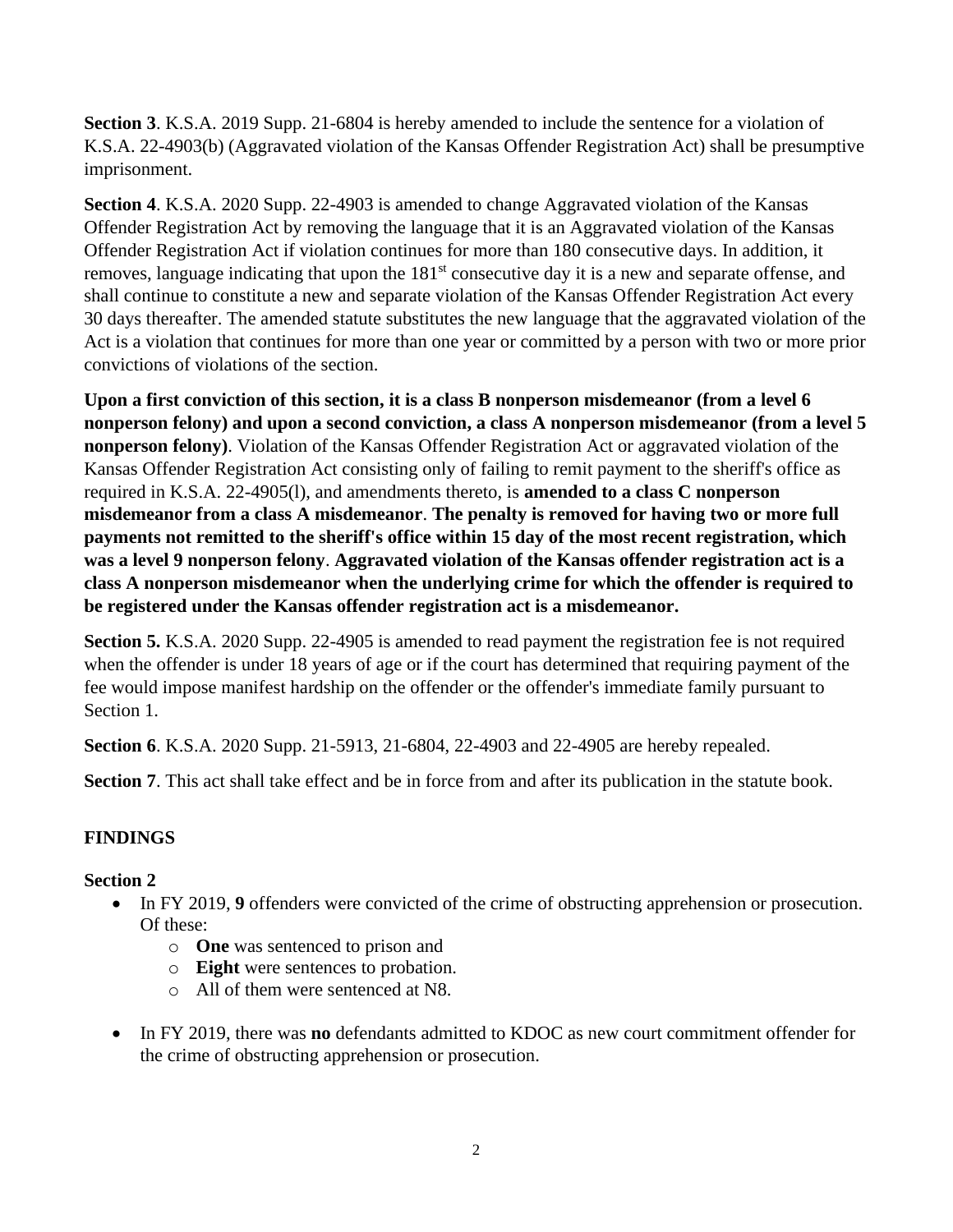### **Section 4**

- In FY 2019, **1,378** offenders were **required** to register by the court for a total of 2,115 registrations. Of these registrations:
	- o 354 were due to sex offender status;
	- o 350 were for any act which at sentencing was determined to be sexually motivated;
	- o 466 were due to violent offender status;
	- o 1 was due to the victim being less than 18 years of age;
	- o 369 were due to conviction of person felony with a deadly weapon; and
	- o 575 were due to drug offender status.
- In FY 2019**, 327** offenders were **convicted** of the crime of failure to register under Kansas Offender Registration Act. Of these offenders:
	- o **123 (37.6%)** were sentenced to prison; and
	- o 204 (62.4%) were sentenced to probation.
- According to KDOC in FY 2019**, 74** offenders were admitted to prison for the crime of **failure to register**. The average length of stay in prison was **19 months** based on KDOC's release for the same group of offenders in FY 2019.
	- $\circ$  4 Aggravated violation
	- $\circ$  3 Third violation
	- $\circ$  9 Second violation
	- $\circ$  59 First violation
		- $\blacksquare$  4 severity level 3
		- $\blacksquare$  7 severity level 5
		- $\blacksquare$  52 severity level 6
		- $\blacksquare$  4 severity level 7
		- $\blacksquare$  7 severity level 8

## **IMPACT ASSESSMENT**

**Section 2 –** There is **no** impact on prison admission, bed space or journal entry workload of the Commission.

#### **Section 4**

- **Impact on Prison Admissions:** This bill will reduce **75** prison admissions in FY 2021 and **82**  prison admissions in FY 2030.
- **Impact on Prison Bed Space:** This bill would save **75** prison beds in FY 2021 and **129** prison beds in FY 2030.
- **Impact on the Commission Workload:** This bill would reduce the workload of the Commission by **187** journal entries each year.